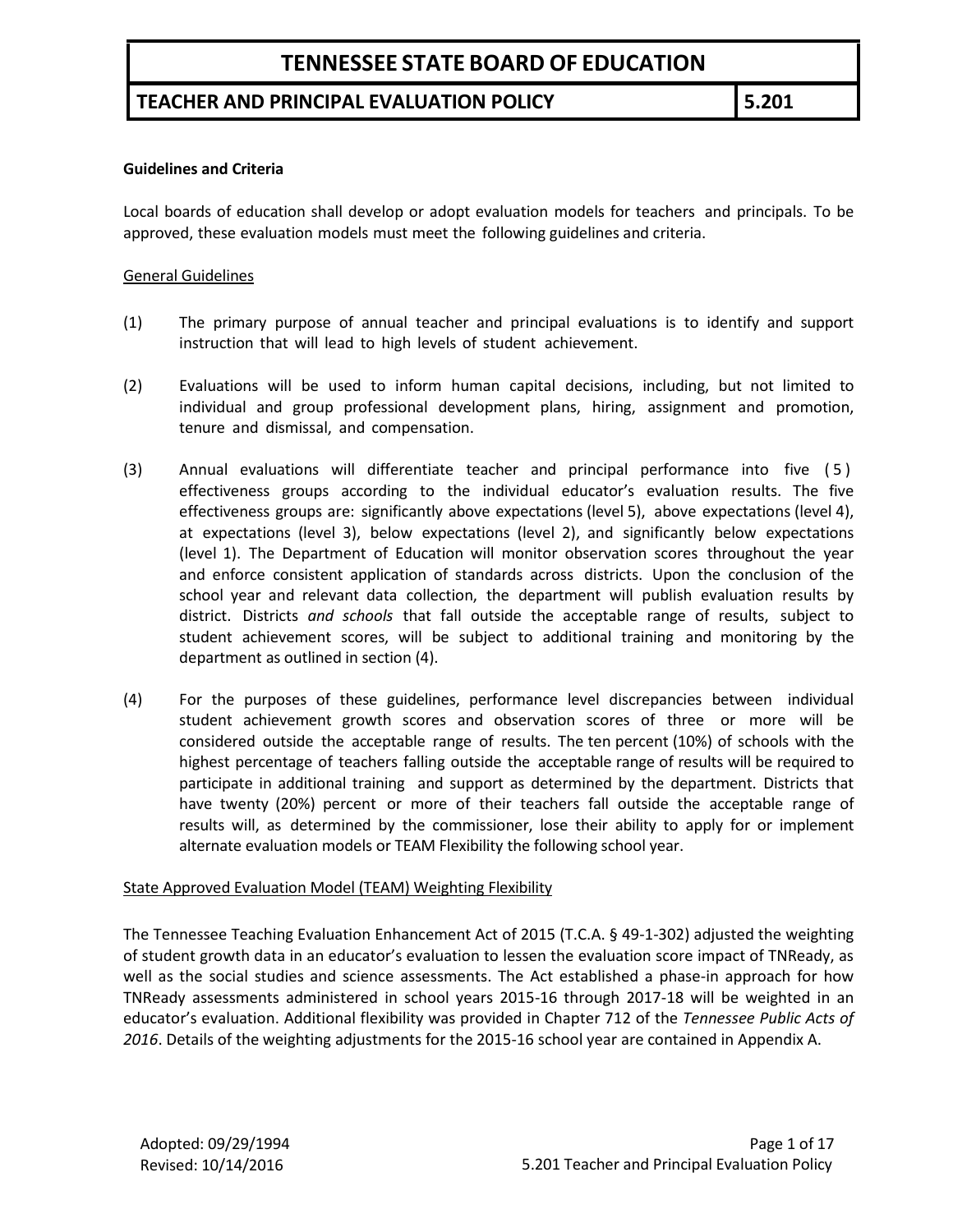## **TEACHER AND PRINCIPAL EVALUATION POLICY 5.201**

State Approved Evaluation Model (TEAM)

Fifty percent (50%) of the evaluation criteria shall be comprised of student achievement data, including thirty-five percent (35%) based on student growth data and fifteen percent (15%) based on other measures of student achievement. The remaining fifty percent (50%) of the evaluation criteria shall be based on a rating using the qualitative appraisal instrument contained in each approved evaluation model.

- (1) Fifty percent (50%) student achievement data. This portion of the evaluation model will use multiple data sources to evaluate educators' effectiveness in affecting student learning growth.
	- (a) Thirty-five percent (35%) student growth measures.
		- 1. For teachers with individual Tennessee Value Added Assessment System (TVAAS) scores, the student growth measures shall be comprised of TVAAS scores.
		- 2. For teachers, librarians, counselors and other groups of educators who do not have individual TVAAS scores, LEAs may choose from a list of student growth portfolio models that have been shown capable of generating an individual student growth measure. The list of options will be approved by the Department of Education prior to the start of each school year. The current list of student growth portfolio models includes:
			- a. Fine Arts Student Growth Portfolio Model
			- b. World Languages Student Growth Portfolio Model
			- c. Physical Education Student Growth Portfolio Model
			- d. Pre-K/Kindergarten Student Growth Portfolio Model
			- e. 1<sup>st</sup> grade Student Growth Portfolio Model
		- 3. In order to implement one of the student growth portfolio models above, LEAs must:
			- a. Assign a district portfolio lead to verify portfolio submissions and to facilitate committee reviews as needed
			- b. Select and provide portfolio evaluators at a ratio of 1 evaluator for every 10 portfolios in each content area.
			- c. All portfolio evaluators must be trained and credentialed by the department to assess student growth according to the portfolio model
			- d. Implement the state's multiple rating categories to measure levels of performance on the growth model.
		- 4. All pre-kindergarten and kindergarten teachers employed by an LEA that offers an approved VPK (voluntary pre-K) program shall implement the state boardapproved pre-kindergarten and kindergarten portfolio models.
		- 5. For educators without individual student growth measures who are not principals or school administrators, TVAAS school composite scores will be the standard student growth measure and shall account for fifteen percent (15%) of the overall evaluation score. The qualitative portion of the overall evaluation for these educators shall be increased to seventy percent (70%) and the other measures of student achievement shall account for fifteen percent (15%).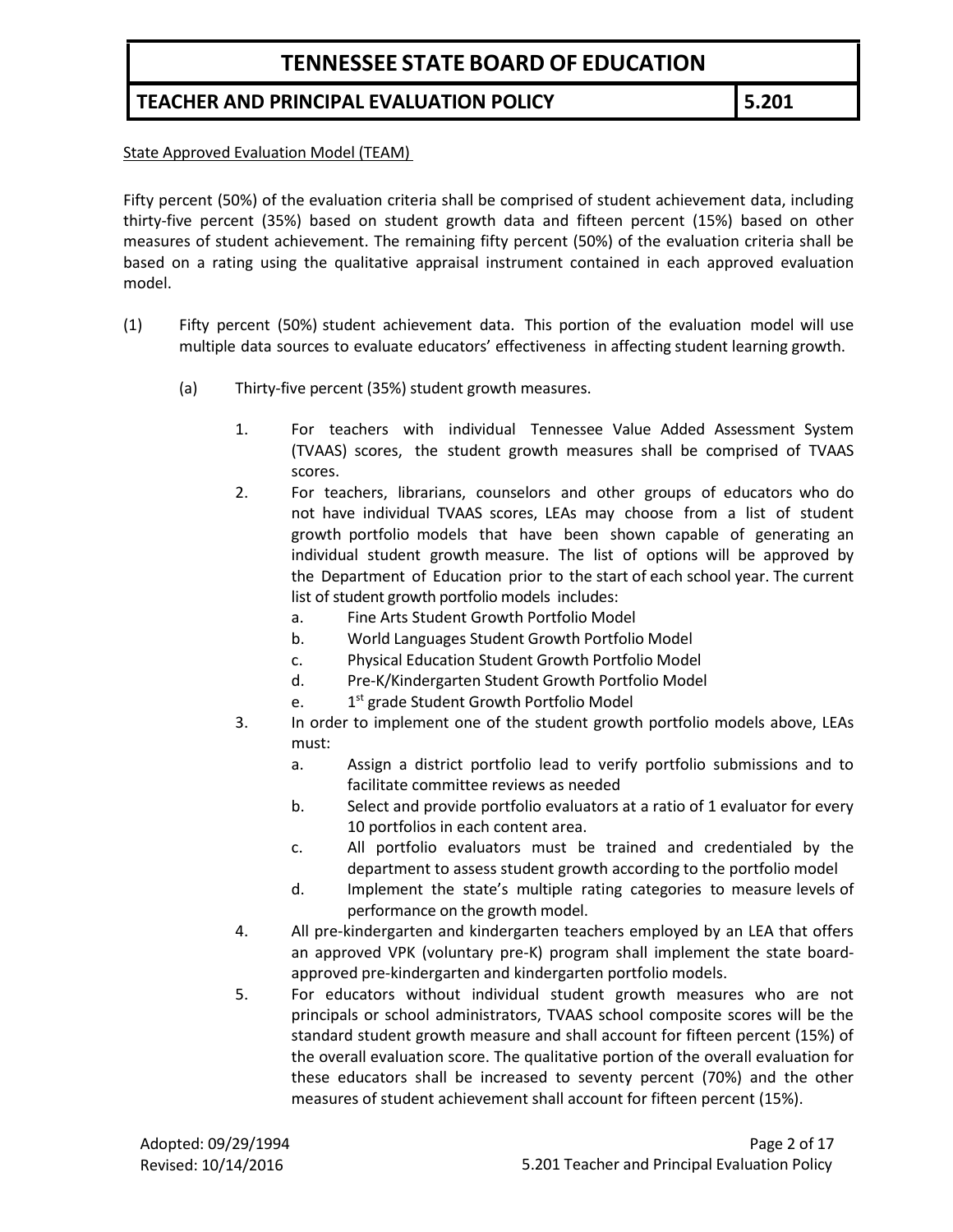### **TEACHER AND PRINCIPAL EVALUATION POLICY 5.201**

- 6. For principals and other school administrators who spend at least fifty percent (50%) of their time on administrative duties, the student growth measure will be school-level value-added scores.
- 7. Districts have the option to allow teachers who score a level 4 or 5 on individual growth to use their individual growth score for the entirety of their overall level of effectiveness.
- (b) Fifteen percent (15%) other measures of student achievement.
	- 1. Principals and assistant principals, classroom teachers, librarians and all other educators in grades kindergarten through 8 (K-8) and nine through twelve (9-12) will select, in collaboration with the evaluator, from the list of achievement measures included in Appendix D. The agreed-upon measure should be a measure aligned as closely as possible to the educator's primary responsibility. If the two parties do not agree on a measure, the educator being evaluated will select a measure.
	- 2. Principals and teachers may use a student growth measure of level 3, 4, or 5 in lieu of the achievement measure if it results in a higher overall score.
	- 3. The Department of Education will continually monitor and make recommendations to the State Board of Education for revising the menu of achievement measures based on increasing availability of higher quality measures of performance.
- (2) Fifty percent (50%) qualitative measure. This portion of the evaluation model will use multiple data sources to evaluate educator practice against the qualitative appraisal instrument contained in each approved evaluation model. One possible data source can be a State Board of Education approved student survey instrument weighted in accordance with the approved observation model. See Appendix B for the approval process for student survey instruments.
	- (a) All classroom teachers and non-instructional, certified staff ( other than principals and assistant principals who spend at least fifty percent (50%) of their time on administrative duties) shall be evaluated with a State Board of Education approved qualitative appraisal instrument.
		- 1. At least half of all observations shall be unannounced. The observation for teachers scoring level 5 on individual growth or overall evaluation shall be unannounced.
		- 2. Evaluators shall provide written feedback within one (1) week of each observation visit to the educator, and schedule an in-person debrief with the educator within one (1) week of each observation visit. At the end of each school year, evaluators will rate educators based on the selected evaluation model using notes collected through observation visits, conferences, a review of progress made in relation to the prior year's evaluation (when available) and other means.
		- 3. Observation pacing for teachers shall meet the requirements included in the chart below: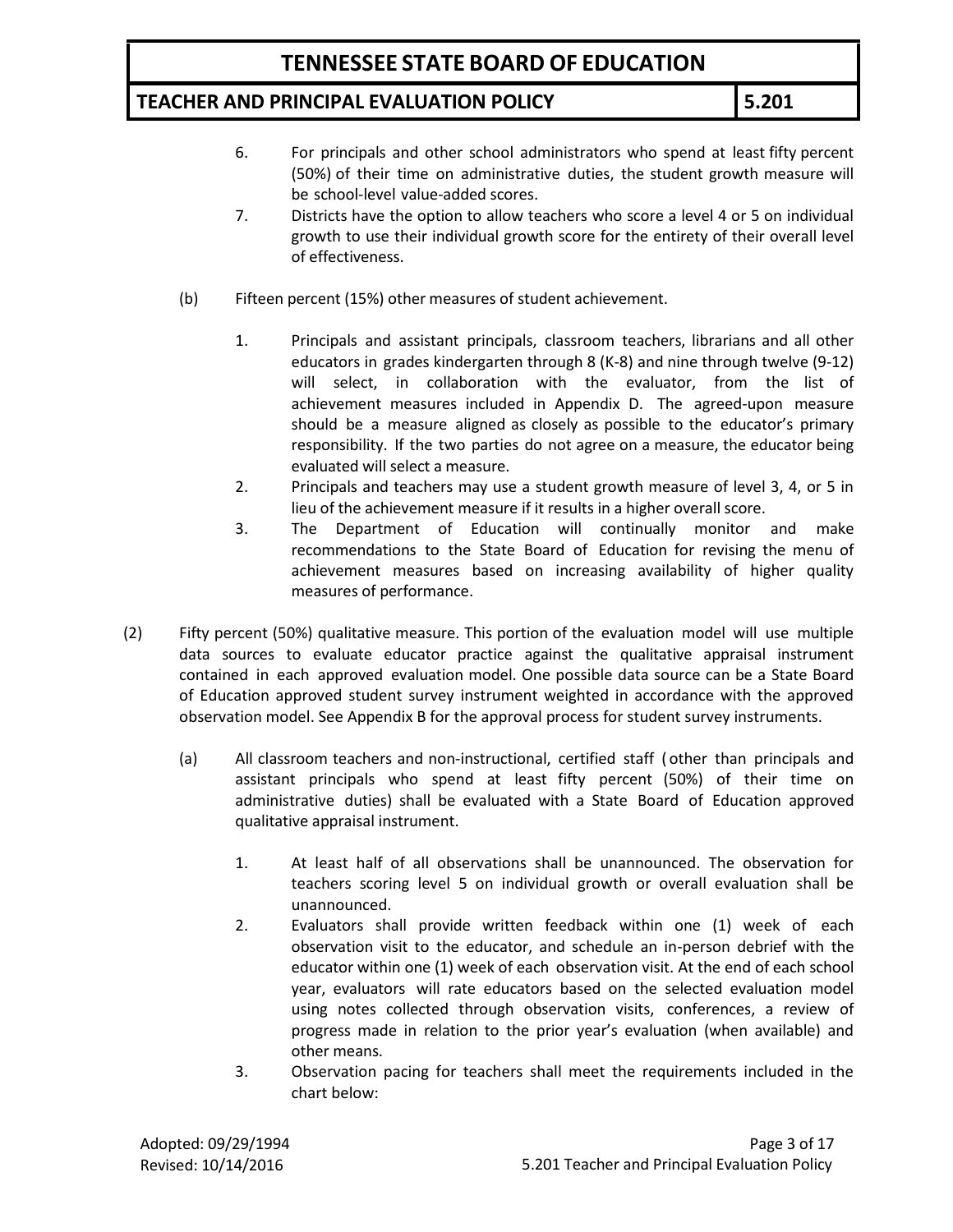## **TEACHER AND PRINCIPAL EVALUATION POLICY 5.201**

| Licensure<br><b>Status</b> | <b>Previous</b><br>Year<br><b>Individual</b><br>Growth or<br><b>Overall</b><br><b>Evaluation</b><br><b>Score</b> | <b>Minimum Required</b><br>Observations*                                                                           | <b>Minimum</b><br><b>Required</b><br><b>Observations per</b><br>Domain* | <b>Minimum</b><br><b>Number of</b><br><b>Minutes per</b><br><b>School Year</b> |
|----------------------------|------------------------------------------------------------------------------------------------------------------|--------------------------------------------------------------------------------------------------------------------|-------------------------------------------------------------------------|--------------------------------------------------------------------------------|
|                            | Levels 1-4                                                                                                       | Six (6) observations, with<br>a minimum of three (3)<br>domains observed in                                        | 3 Instruction<br>2 Planning<br>2 Environment                            | 90 minutes                                                                     |
|                            |                                                                                                                  | each semester.                                                                                                     |                                                                         |                                                                                |
| Practitioner<br>Level 5    |                                                                                                                  | One (1) formal<br>observation covering all<br>domains first semester;<br>two walk-throughs<br>second semester.     | 1 Instruction<br>1 Planning<br>1 Environment                            | 60 minutes                                                                     |
|                            | Level 1                                                                                                          | Six (6) observations, with<br>a minimum of three (3)<br>domains observed in<br>each semester.                      | 3 Instruction<br>2 Planning<br>2 Environment                            | 90 minutes                                                                     |
| Professional               | Levels 2-4                                                                                                       | Four (4) observations<br>with a minimum of two<br>(2) domains observed in<br>each semester.                        | 2 Instruction<br>1 Planning<br>1 Environment                            | 60 minutes                                                                     |
|                            | Level 5                                                                                                          | One (1) formal<br>observation covering all<br>domains first semester;<br>two (2) walk-throughs<br>second semester. | 1 Instruction<br>1 Planning<br>1 Environment                            | 60 minutes                                                                     |

**\*NOTE:** An LEA may choose to allow principals to conduct an observation of the instruction domain in conjunction with an observation of either environment or planning domain provided the requisite minimum time, semester, distribution and notice (announced versus unannounced) are met.

The number of required observations for licensed teachers who were PYE (partial year exemption) in the previous year, may be determined by their performance level in the school year immediately preceding the PYE year.

- (b) Principals and assistant principals who spend fifty percent (50%) or more of their time on administrative duties will be evaluated according to an approved evaluation model based on the Tennessee Instructional Leadership Standards (TILS) and approved by the State Board of Education. The evaluation process will also include:
	- 1. A review of the quality of the principals' teacher evaluations.
	- 2. School climate and/or teaching and learning conditions surveys.
	- 3. Principals shall have at least two (2) onsite observations annually, conducted by the director of schools or designee. The Department of Education will provide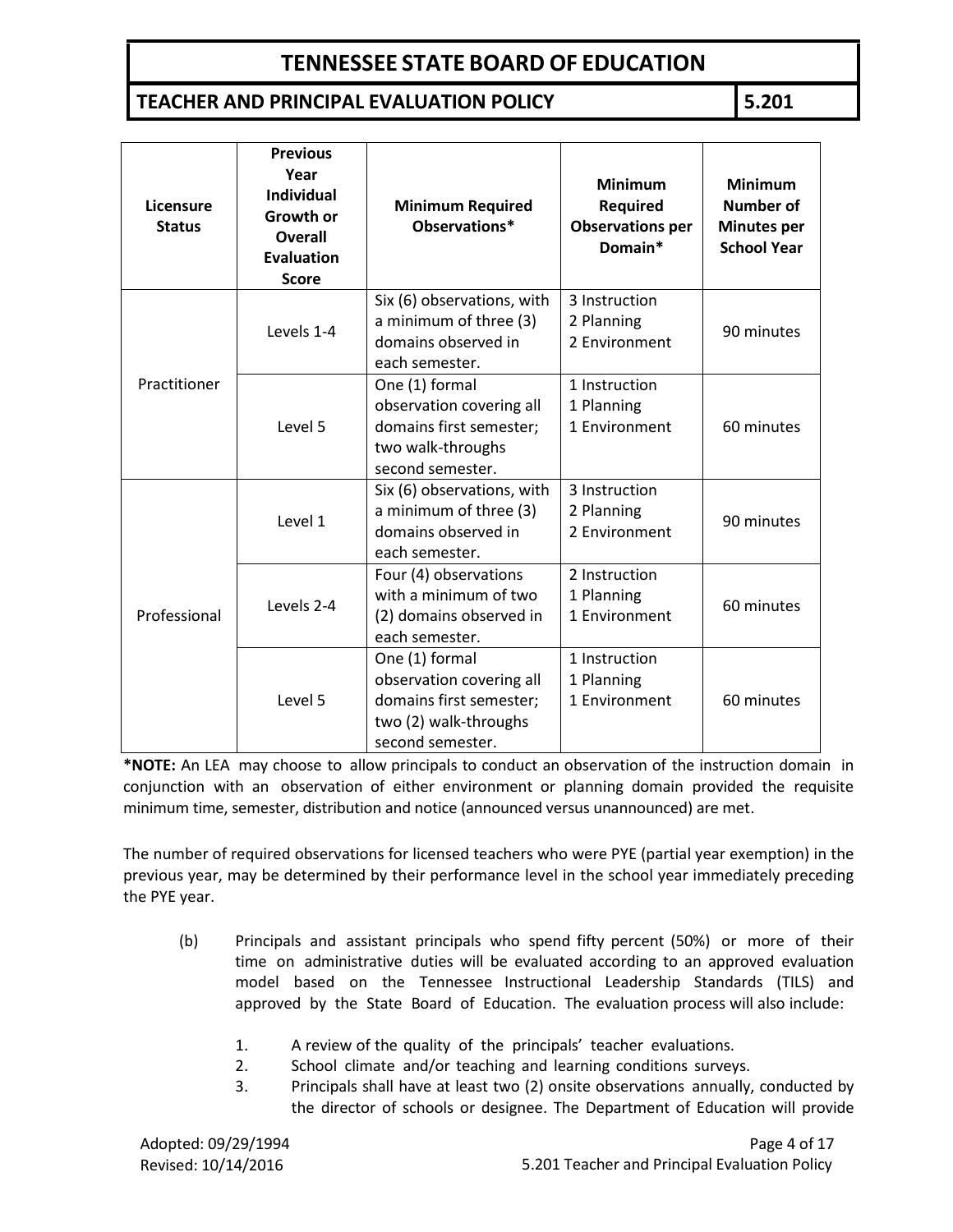## **TEACHER AND PRINCIPAL EVALUATION POLICY 5.201**

user friendly, manageable standardized forms to document observation visits and/or personal conferences. The approved forms will provide space for feedback in enough detail to allow the teacher or principal to understand specific areas of strength and areas for development. LEAs that elect to use an alternative appraisal instrument for evaluation must submit the observation recording forms to the Department of Education for approval.

(c) All evaluations shall be conducted by certified evaluators. To be certified, an evaluator must meet certification requirements as determined by the Department of Education.

#### **Alternate Evaluation Models**

- ( 1 ) In lieu of the state evaluation model (TEAM), LEAs may select an alternate evaluation model from a State Board of Education approved list.
	- (a) The list of currently approved alternate teacher evaluation models includes:
		- 1. The Teacher Instructional Growth for Effectiveness and Results (TIGER)
		- 2. Project COACH
		- 3. Teacher Effectiveness Model (TEM)
		- 4. The Achievement Framework for Excellent Teaching (AFET)
	- (b) The list of currently approved alternate principal evaluation models includes:
		- 1. Project COACH Administrator
		- 2. Achievement School District Leadership Framework
- (2) All alternate models must fall within the legal guidelines regarding evaluation and comply with the sections of this policy regarding the fifty percent (50%) quantitative data, including the achievement and growth measures.
- (3) All alternate models must submit data into the state provided evaluation data system on annual basis in compliance with timelines determined by the Department of Education.
- (4) All alternate models must ensure that observations are conducted by certified evaluators. A plan describing the method for evaluator certification must be submitted with the pilot.
- (5) All alternate models must contain a qualitative appraisal instrument that addresses the following domains: Planning, Environment, Professionalism, and Instruction. Qualitative instruments should be research based. All approved models shall include, but are not limited to: a review of prior evaluations, personal conferences to discuss strengths, weaknesses and remediation, and classroom or school observation visits.
- (6) Alternate evaluation models may be proposed via the following process:
	- (a) A formal request to pilot a new evaluation model must be made to the Department of Education by June 1.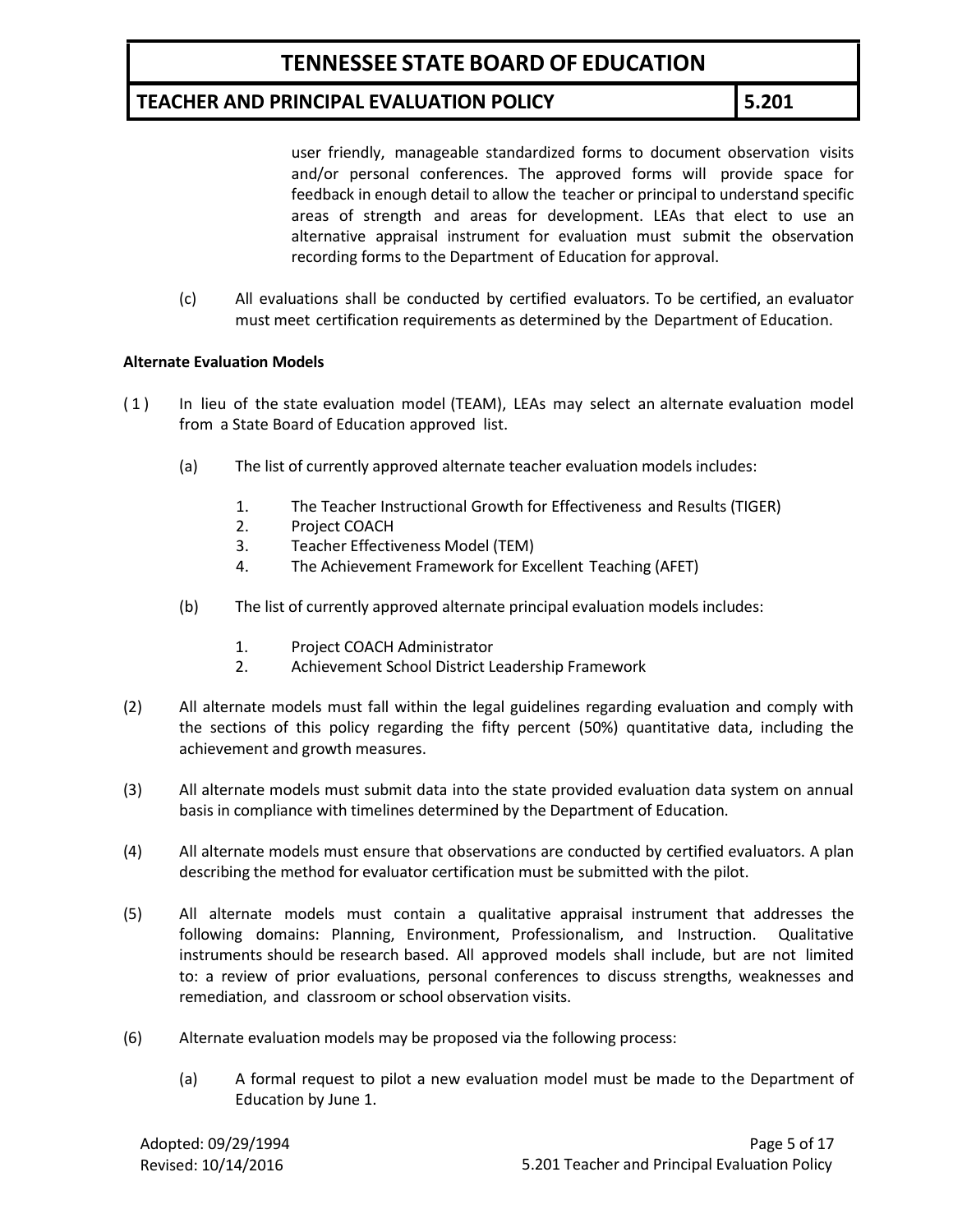### **TEACHER AND PRINCIPAL EVALUATION POLICY 5.201**

- (b) The request to pilot must include the proposed instruments, the research base for the particular model, information about the proposed weighting of the model, a plan for evaluator certification, and information regarding the numbers of teachers and schools to be involved in the pilot process.
- (c) The Department of Education will review the proposed pilot and determine whether to grant approval to pilot.
- (d) If approved, data regarding the outcome of the pilot must be submitted to the Department of Education no later than May 15.
- (e) The Department of Education will review the pilot outcomes and determine whether to recommend the alternate evaluation model to the State Board of Education for approval.
- (7) Alternate evaluation models are requested to submit the following documents to the Department of Education each year by June 1:
	- (a) Documents noting any proposed changes to the evaluation model for the following school year.
	- (b) An annual plan for ensuring all evaluators are certified.
- (8) The approved evaluation model for non-public school teachers is the state's evaluation framework used by all schools prior to 2011-12 school year.
- (9) Charter schools and other state agency schools are also permitted to propose their own evaluation model and may submit an application for approval to the Department of Education. The Commissioner of Education shall have the authority to approve the use of the evaluation model. The State Board of Education must approve any evaluation models from which results will be used to inform licensure advancement.

#### **Local-Level Grievance Procedure**

- (1) Purpose.
	- (a) T.C.A. § 49-1-302 requires, "the development of a local-level evaluation grievance procedure to provide a means for evaluated teachers and principals to challenge only the accuracy of the data used in the evaluation and the adherence to the evaluation policies adopted by the State Board of Education."
		- 1. "Accuracy of the data" means only that the data identified with a particular teacher is correct.
		- 2. Minor procedural errors in implementing the evaluation model shall be resolved at the lowest possible step in the grievance procedure but shall not constitute grounds for challenging the final results of an evaluation. Minor procedural errors shall be defined as errors that do not materially affect or compromise the integrity of the evaluation results. The final results of an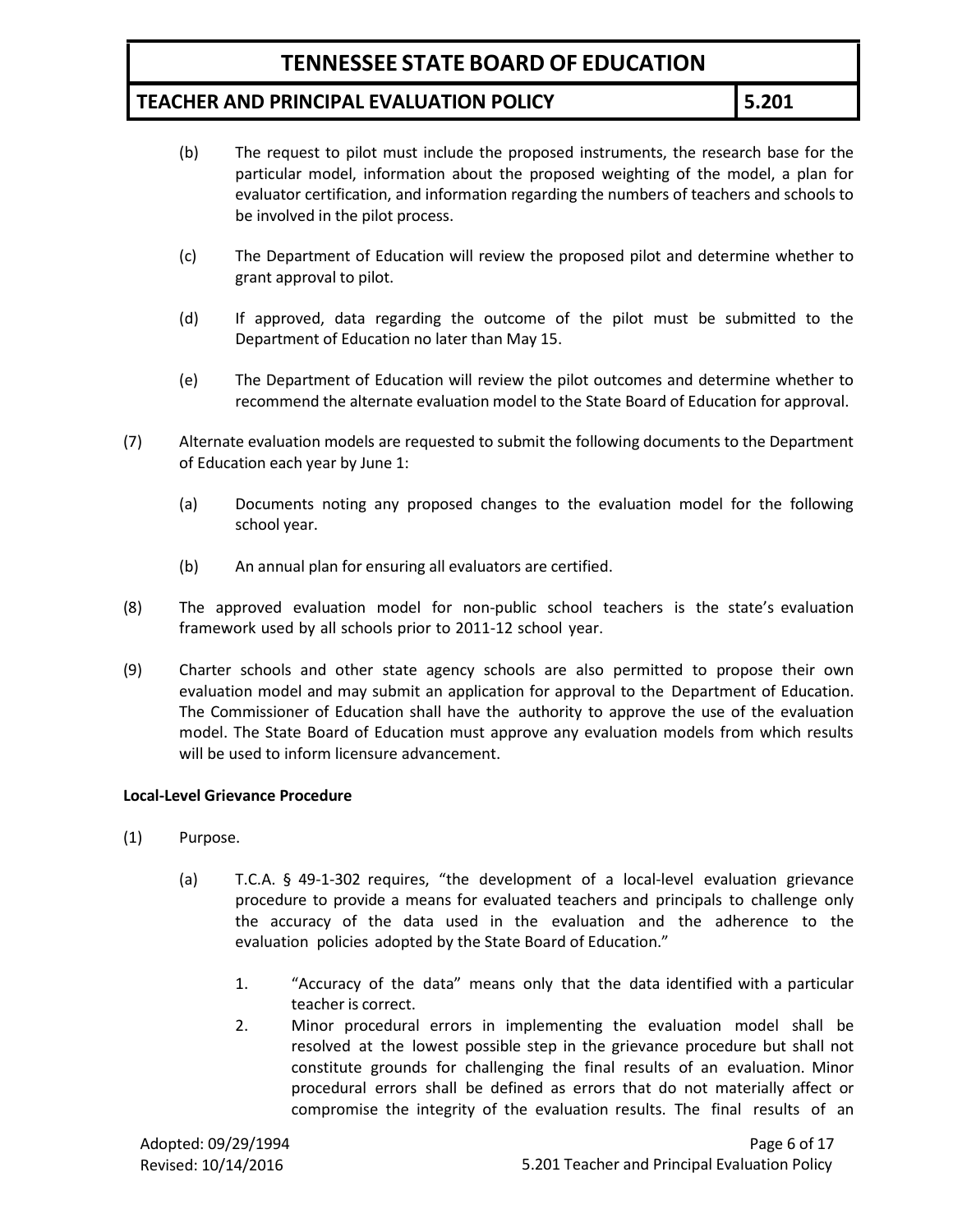### **TEACHER AND PRINCIPAL EVALUATION POLICY 5.201**

evaluation may only be challenged if the person being evaluated can demonstrate, no later than during step II of the grievance procedure, that the procedural errors made could materially effect or compromise the integrity of the evaluation results. The Department of Education shall provide guidance on which procedural errors may materially effect of compromise the results of the evaluation.

- (b) To efficiently and fairly resolve grievances regarding procedural errors in the evaluation process, not to address disputes regarding employment actions taken based on the results of an evaluation. More significant due process rights are provided pursuant to state law to teachers when actual employment actions are taken.
- (c) To ensure evaluations are fundamentally fair because correct procedures have been followed.
- (d) To address grievances objectively, fairly, and expeditiously by resolving them at the lowest possible step in the procedure.
- (e) To provide teachers and principals a process for resolving grievances without fear, discrimination, or reprisal.
- (2) Responsibility.
	- (a) LEAs shall be responsible for the proper effectuation of this policy at the local level.
	- (b) Local Boards of Education shall charge Directors with the responsibility for ensuring that all teachers, principals, and administrators are aware of the provisions of this policy, including the identification of the administrator designated to conduct Step I of this procedure.
- (3) Basic Standards.
	- (a) To resolve grievances as expeditiously as possible pursuant to section  $(1)(d)$  above, grievances may be filed at the end of each of the three components of the evaluation model  $-1$ ) qualitative appraisal; 2) student growth measures; and 3) other measures of student achievement. A grievance must be filed no later than fifteen (15) days from the date teachers and principals receive the results for each component, otherwise the grievance will be considered untimely and invalid. Nothing shall preclude a teacher or principal from filing a grievance at any time prior to the deadlines stated herein.
	- (b) The State Department of Education or LEAs may develop and make available to teachers standard grievance forms. No grievance may be denied because a standard form adopted by an LEA has not been used as long as the components required by this policy are included.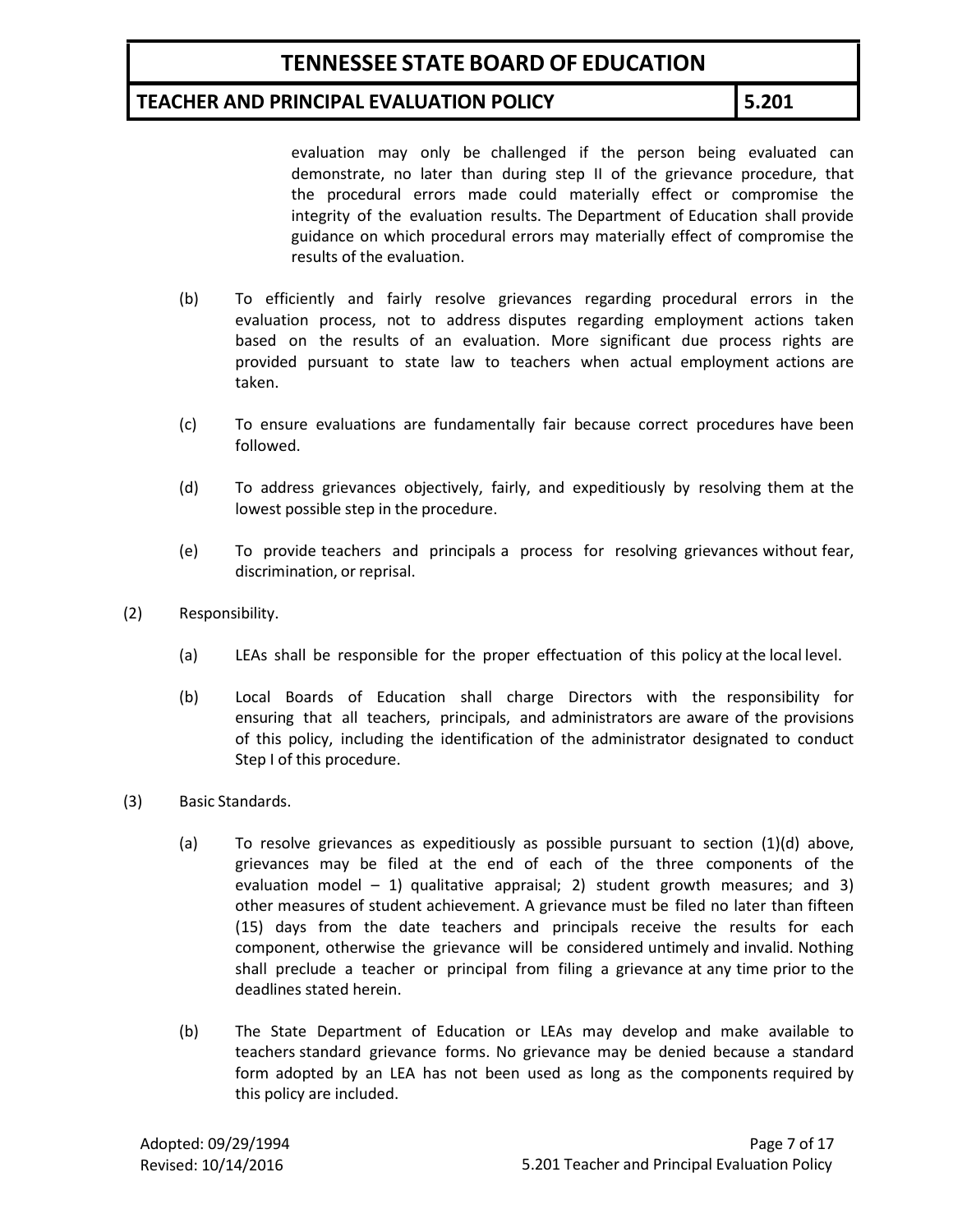### **TEACHER AND PRINCIPAL EVALUATION POLICY 5.201**

- (c) At the informal hearing before the Director of Schools, an attorney or a representative of an employee may speak on behalf of the employee.
- (d) An attorney may represent a grievant before the local board of education, which is the final step of this procedure. The grievant and the local board of education may have counsel present at discussions prior to the final step.
- (e) Each grievance submitted at every step of the process provided below shall contain:
	- 1. The teacher or principal's name, position, school, and additional title, if any;
	- 2. The name of the teacher or principal's immediate supervisor;
	- 3. The name of the evaluator/reviewer;
	- 4. The date the challenged evaluation was received;
	- 5. The evaluation period in question;
	- 6. The basis for the grievance;
	- 7. The corrective action desired by grievant; and
	- 8. Sufficient facts or other information to begin an investigation.
- (f) A failure to state specific reasons shall result in the grievance being considered improperly filed and invalid.
- (g) All student achievement data used in evaluations must be made available to individual educators prior to the completion of their evaluations.
- (4) Procedures. Grievances shall be processed by working through the three steps to finality as follows:
	- (a) Step I—Evaluator
		- 1. Written grievance submitted to evaluator pursuant to the timeline listed in section (3)(a).
		- 2. Administrative investigation and fact finding.
		- 3. Decision clearly communicated in writing to grievant within fifteen (15) days of receipt of the complaint.
		- 4. To allow disputes to be resolved at the lowest level possible, the evaluator may take any action necessary, based on the circumstances, to immediately correct any procedural errors made in the evaluation process.
	- (b) Step II—The Director of Schools or his/her designee who shall have had no input or involvement in the evaluation for which the grievance has been filed.
		- 1. Written grievance and prior step decision submitted to the Director of Schools or his/her designee within fifteen (15) days of receipt of decision from Step I. The designee cannot be used in cases involving a principal's evaluation.
		- 2. Informal discussion or hearing of facts, allegations, and testimony by appropriate witnesses as soon as practical.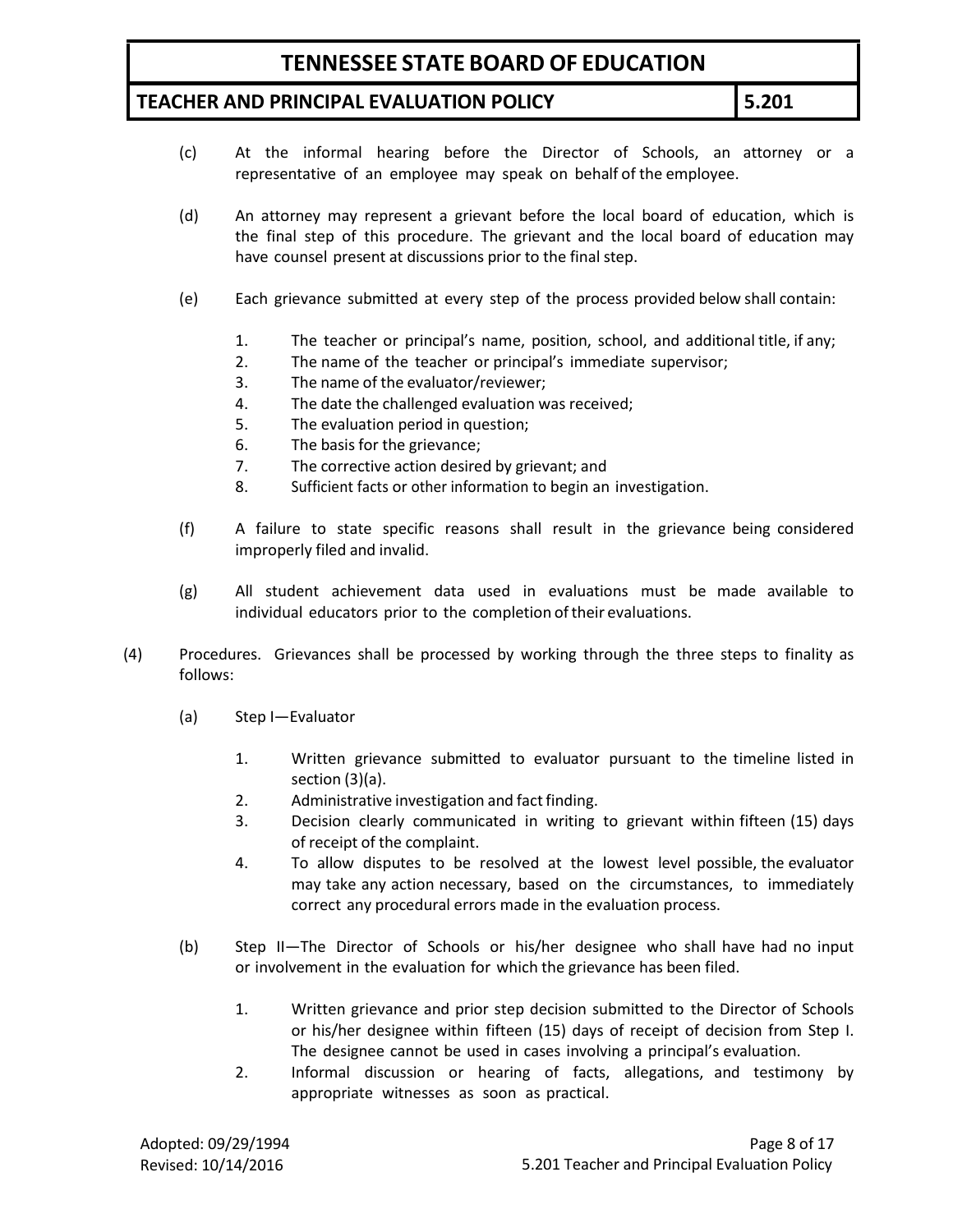### **TEACHER AND PRINCIPAL EVALUATION POLICY 5.201**

- 3. Investigation, fact finding, and written final decision communicated to grievant in writing within fifteen (15) days of discussion.
- 4. To allow disputes to be resolved at the lowest level possible, the Director of Schools may take any action necessary, based on the circumstances, to immediately correct any procedural errors made in the evaluation process.
- (c) Step III—Local Board of Education
	- 1. Teachers and principals may request a hearing before the local board of education by submitting a written grievance and all relevant documentation to the local board of education within fifteen (15) days of receipt of decision from Step II.
	- 2. The board of education, based upon a review of the record, may grant or deny a request for a full board hearing and may affirm or overturn the decision of the Director of Schools with or without a hearing before the board.
	- 3. Any hearing granted by the board of education shall be held no later than thirty (30) days after receipt of a request for a hearing.
	- 4. The local board of education shall give written notice of the time and place of the hearing to the grievant, Director of Schools and all administrators involved.
	- 5. The local board of education's decision shall be communicated in writing to all parties, no later than thirty (30) days after conclusion of the hearing.
	- 6. The local board of education shall serve as the final step for all grievances.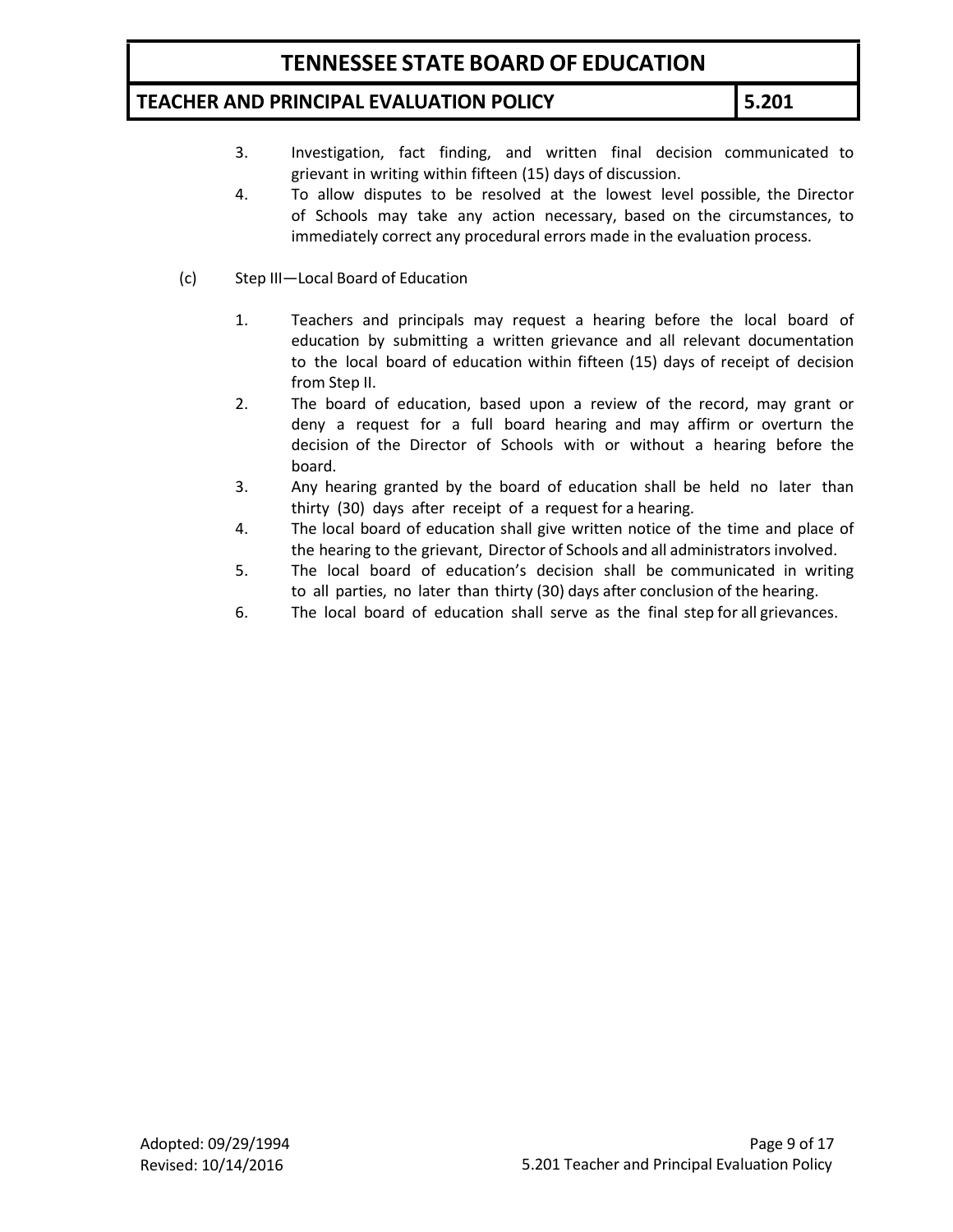### **TEACHER AND PRINCIPAL EVALUATION POLICY 5.201**

#### **Appendix A: Evaluation Flexibility**

#### **2015-16 School Year**

#### **For EOC educators who have prior individual TVAAS data:**



\* The individual scores from the two years will be weighted according to the number of students in each score. For<br>teachers with no 2013-14 TVAAS data, their 2014-15 TVAAS data would be used. This would increase the amount portion.

#### **New EOC educators or EOC educators without previous individual TVAAS data:**

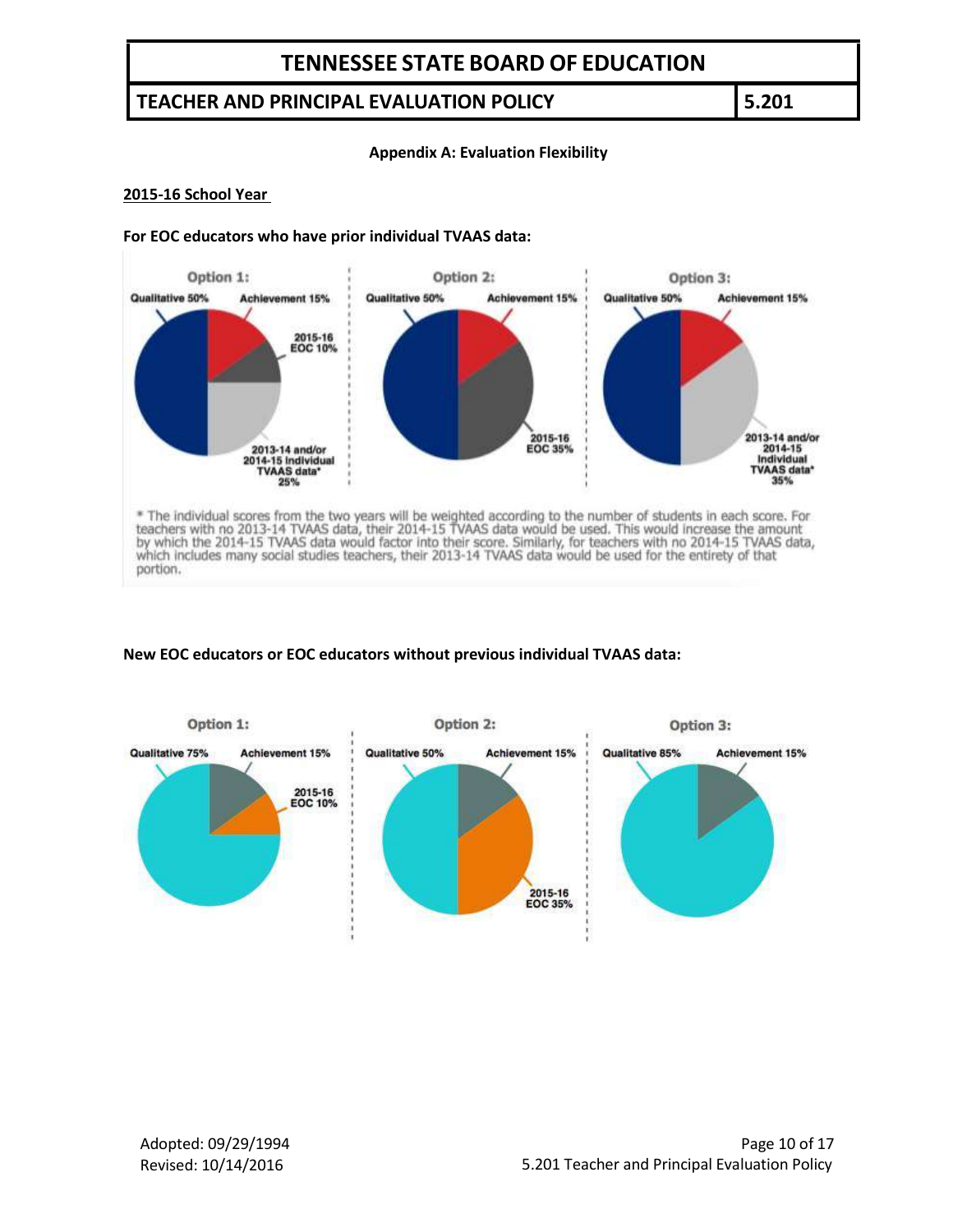## **TEACHER AND PRINCIPAL EVALUATION POLICY 5.201**

#### **Middle and elementary school teachers teaching course with TNReady or TCAP:**



\* The individual scores from the two years will be weighted according to the number of students in each score. For<br>teachers with no 2013-14 TVAAS data, their 2014-15 TVAAS data would be used. This would increase the amount which includes many social studies teachers, their 2013-14 TVAAS data would be used for the entirety of that portion.

#### **SAT-10 teachers with previous individual TVAAS data**



\* The individual scores from the two years will be weighted according to the number of students in each score. For teachers with no 2013-14 TVAAS data, their 2014-15 TVAAS data would be used. This would increase the amount by which the 2014-15 TVAAS data would factor into their score. Similarly, for teachers with no 2014-15 TVAAS data, which includes many social studies teachers, their 2013-14 TVAAS data would be used for the entirety of tha portion.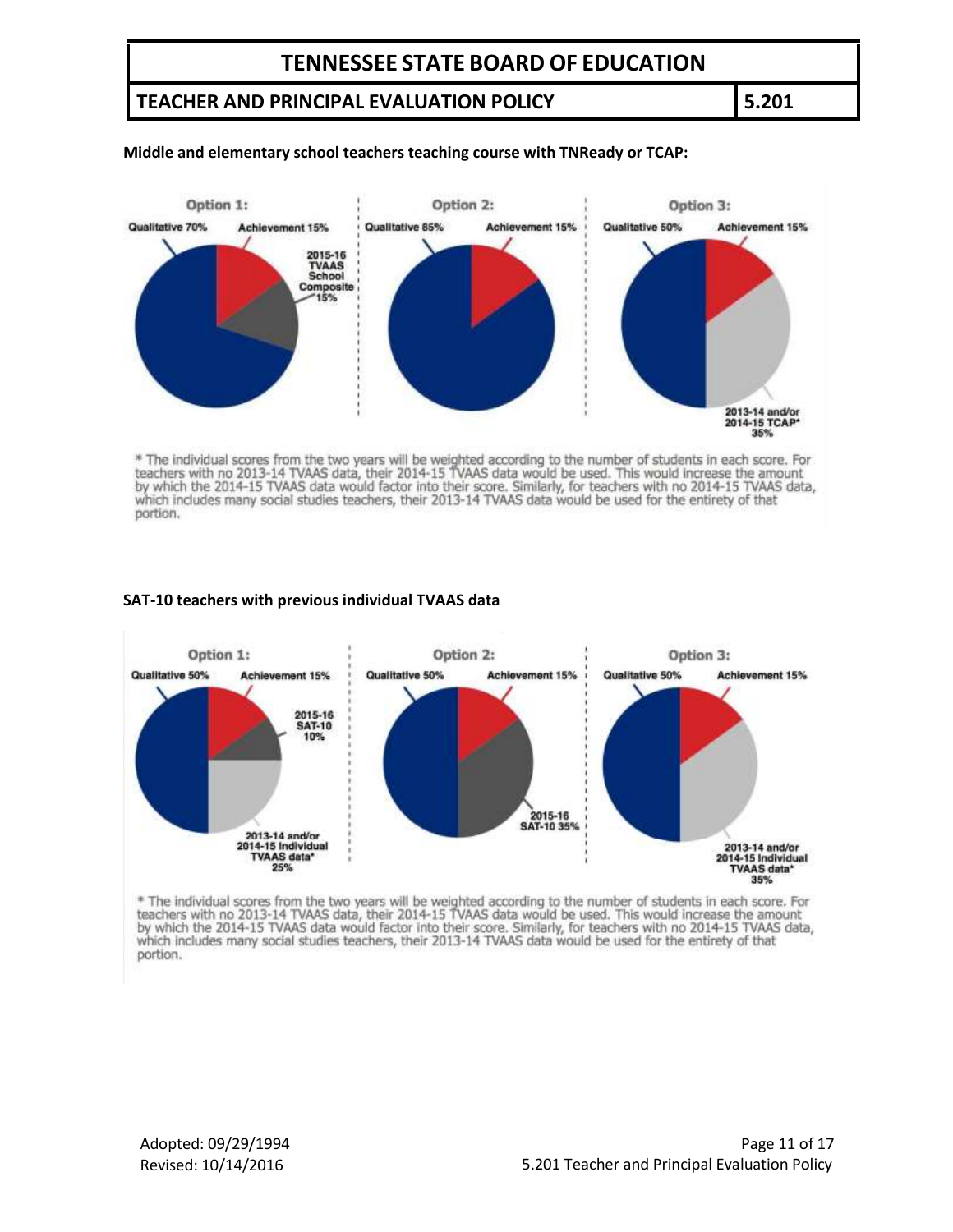## **TEACHER AND PRINCIPAL EVALUATION POLICY 5.201**



#### **New SAT-10 teachers and those without previous individual TVAAS data:**

**Teachers in non-tested grades and subjects (no student growth portfolio):**



**Teachers in non-tested grades and subjects (implementing student growth portfolio):**



Adopted: 09/29/1994 Revised: 10/14/2016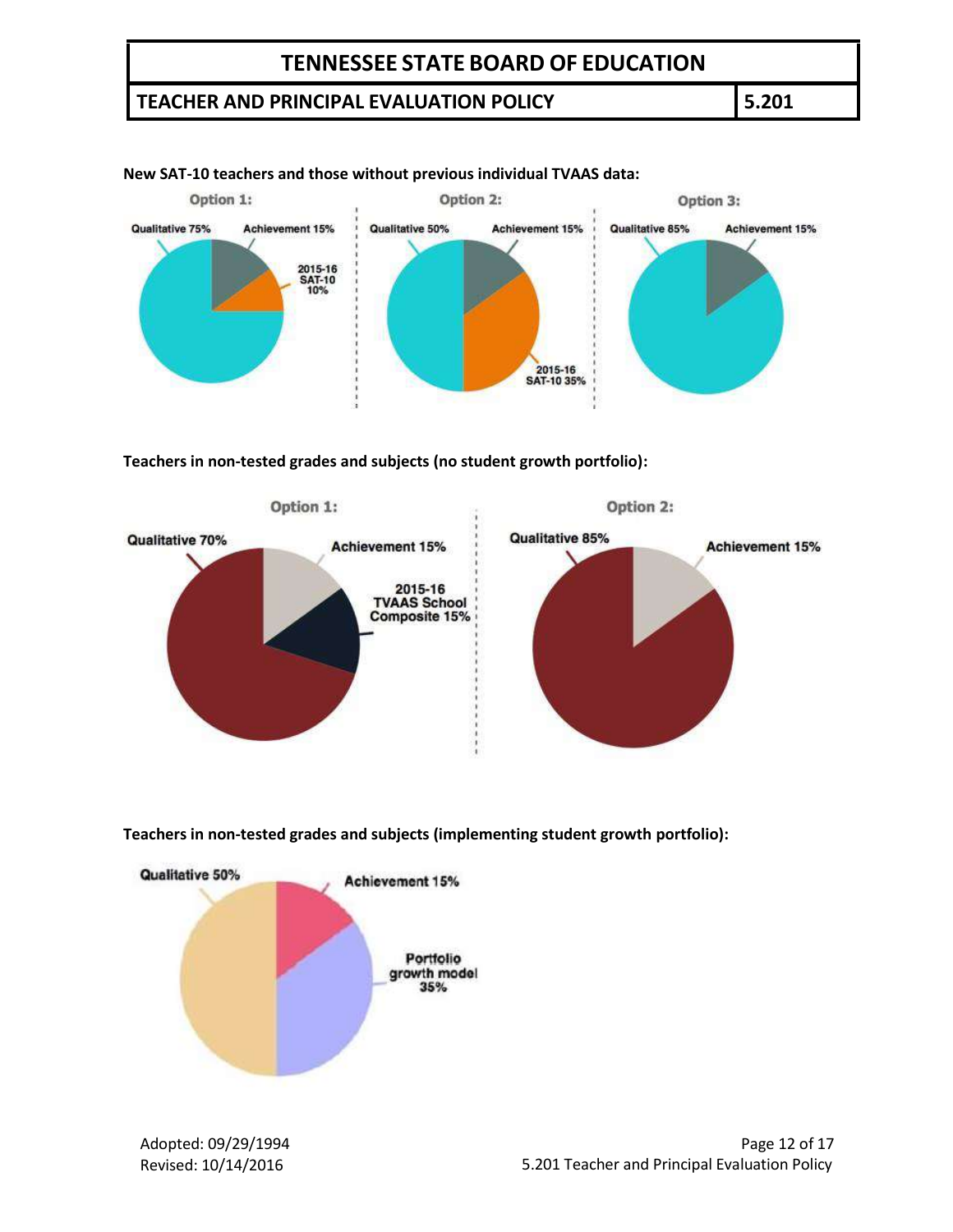# **TEACHER AND PRINCIPAL EVALUATION POLICY 5.201**

**School administrators:**

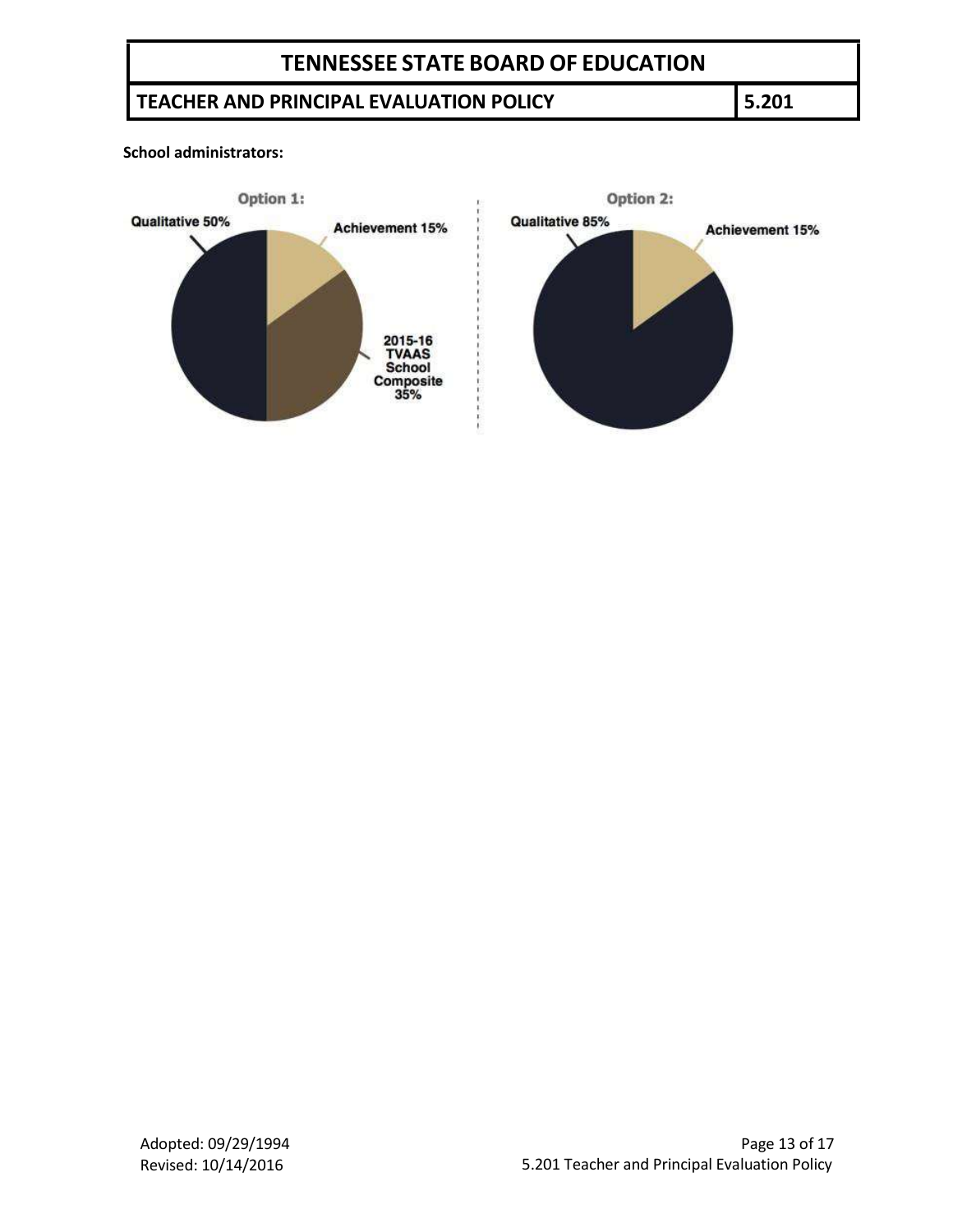## **TEACHER AND PRINCIPAL EVALUATION POLICY 5.201**

#### **Appendix B: Student Surveys**

Currently approved student survey instruments are:

- Tennessee School Climate Survey
- Tripod Survey
- My Student Survey
- Panorama

Additional surveys instruments may granted approval by the State Board of Education for use as part of an approved evaluation model via the following process:

- **•** Step 1: Potential vendor secures an LEA to pilot their instrument.
- **Step 2:** Vendor works with TDOE to determine the appropriate number of survey administrations and/or pilot participants.
- **Step 3:** Vendor shares data generated from pilot with TDOE for analysis.
- **Step 4:** Vendor proposes rating scale based on pilot data.
- **Step 5:** TDOE reviews instrument, rating scale, and analyzes pilot data.
- **Step 6:** TDOE recommends survey vendors to State Board of Education for final approval.
- **Step 6:** LEAs may use the survey instrument for evaluative purpose in the following school year.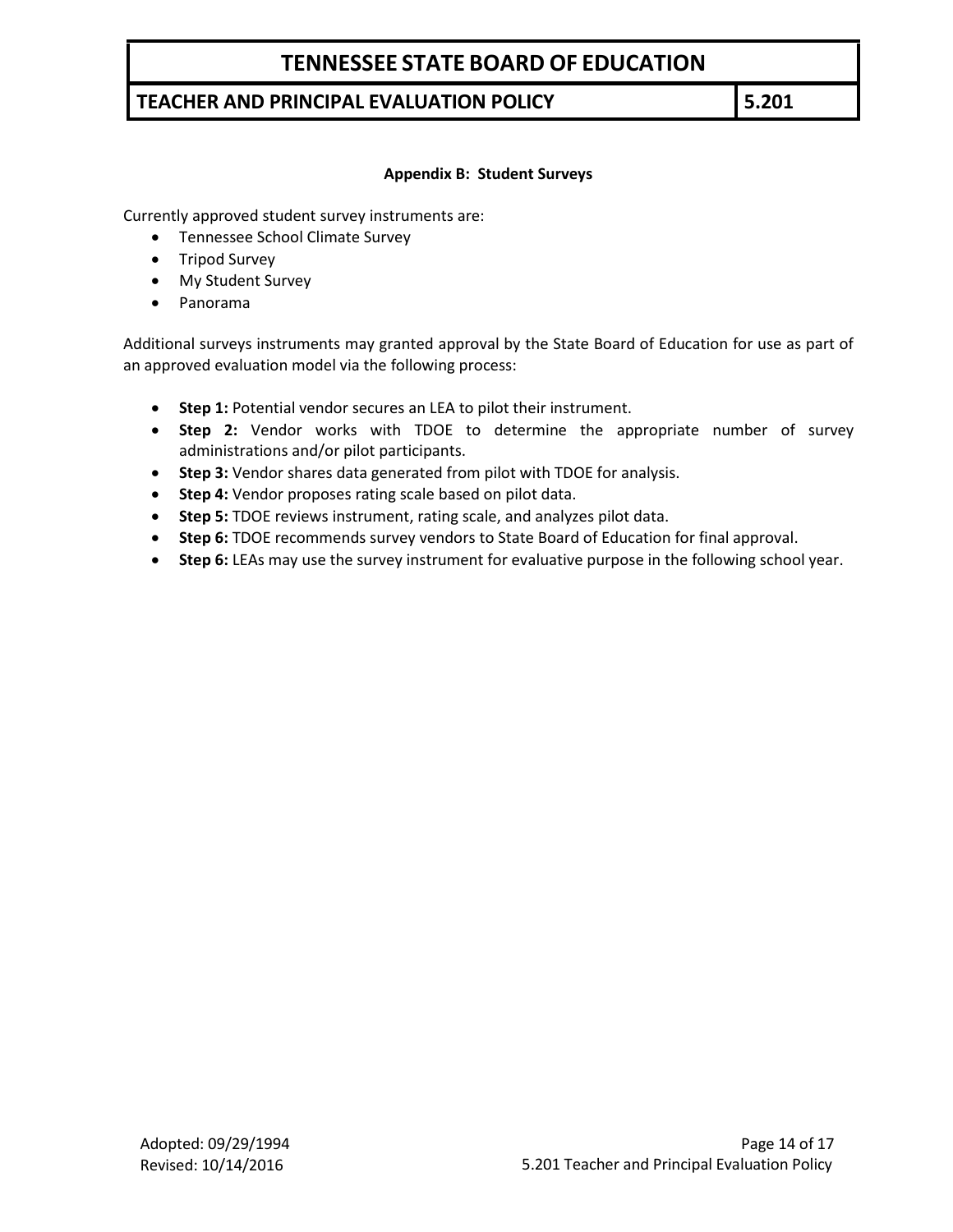### **TEACHER AND PRINCIPAL EVALUATION POLICY 5.201**

#### **Appendix C: Achievement Measure Worksheet**

| <b>Achievement Measure Worksheet 2016-17</b> |  |
|----------------------------------------------|--|
|----------------------------------------------|--|

**Educator Name** 

\_School Name

Position

#### To be completed at fall conference

| <b>Part A: Approved</b><br><b>Achievement Measures</b><br>(Check One) <sup>1</sup> |       | Part B: Chosen Measure (from Part A) and Rationale                                                                                 |
|------------------------------------------------------------------------------------|-------|------------------------------------------------------------------------------------------------------------------------------------|
| <b>State Assessments</b>                                                           |       |                                                                                                                                    |
| <b>TVAAS</b>                                                                       | Score | Achievement Measurable Criteria to Meet Effectiveness Rating <sup>2</sup><br>To be completed by administrator and teacher          |
| ACT/SAT Suite of<br>Assessments                                                    |       |                                                                                                                                    |
| Off the Shelf<br><b>Assessments</b>                                                |       |                                                                                                                                    |
| Early Postsecondary<br>Exam (AP, Cambridge,                                        | з     |                                                                                                                                    |
| CLEF, IB, SDC, or dual<br>credit exam)                                             |       |                                                                                                                                    |
| <b>Industry Certifications</b>                                                     | 5     |                                                                                                                                    |
| <b>Graduation Rate</b>                                                             |       |                                                                                                                                    |
| Educator Signature <sup>3</sup>                                                    |       | Administration of the control country of the comment of the Common Automatical Administration of the Common Country<br><b>Date</b> |
| <b>Evaluator Signature</b>                                                         |       | Date                                                                                                                               |

#### To be completed prior to summative conference

| Part C: Summative Effectiveness Rating (for evoluctor use only)<br>Achievement Measure Outcome (on measure selected above) | <b>Final Achievement</b><br>score |  |
|----------------------------------------------------------------------------------------------------------------------------|-----------------------------------|--|
|                                                                                                                            | Date                              |  |
| <b>Educator Signature<sup>5</sup></b>                                                                                      | Date                              |  |
| <b>Evaluator Signature</b>                                                                                                 | Date                              |  |

TN Education

<sup>&</sup>lt;sup>1</sup> For a detailed list of achievement measure types within each approved achievement measure, see the following pages.

<sup>&</sup>lt;sup>2</sup> Data for the chosen measure must be quantifiable. For additional guidance on the setting of achievement levels, see guidance documents available at http://team-tn.org.

<sup>&</sup>lt;sup>3</sup> Signatures indicate that the information contained in this document has been discussed.

<sup>&</sup>lt;sup>4</sup> When current year data is released, if a teacher has an individual growth score of a 3, 4, or 5 and that score is higher than the achievement score, the individual growth score will automatically replace the achievement score when final scores are submitted.

<sup>&</sup>lt;sup>5</sup> Signatures indicate that the information contained in this document has been discussed.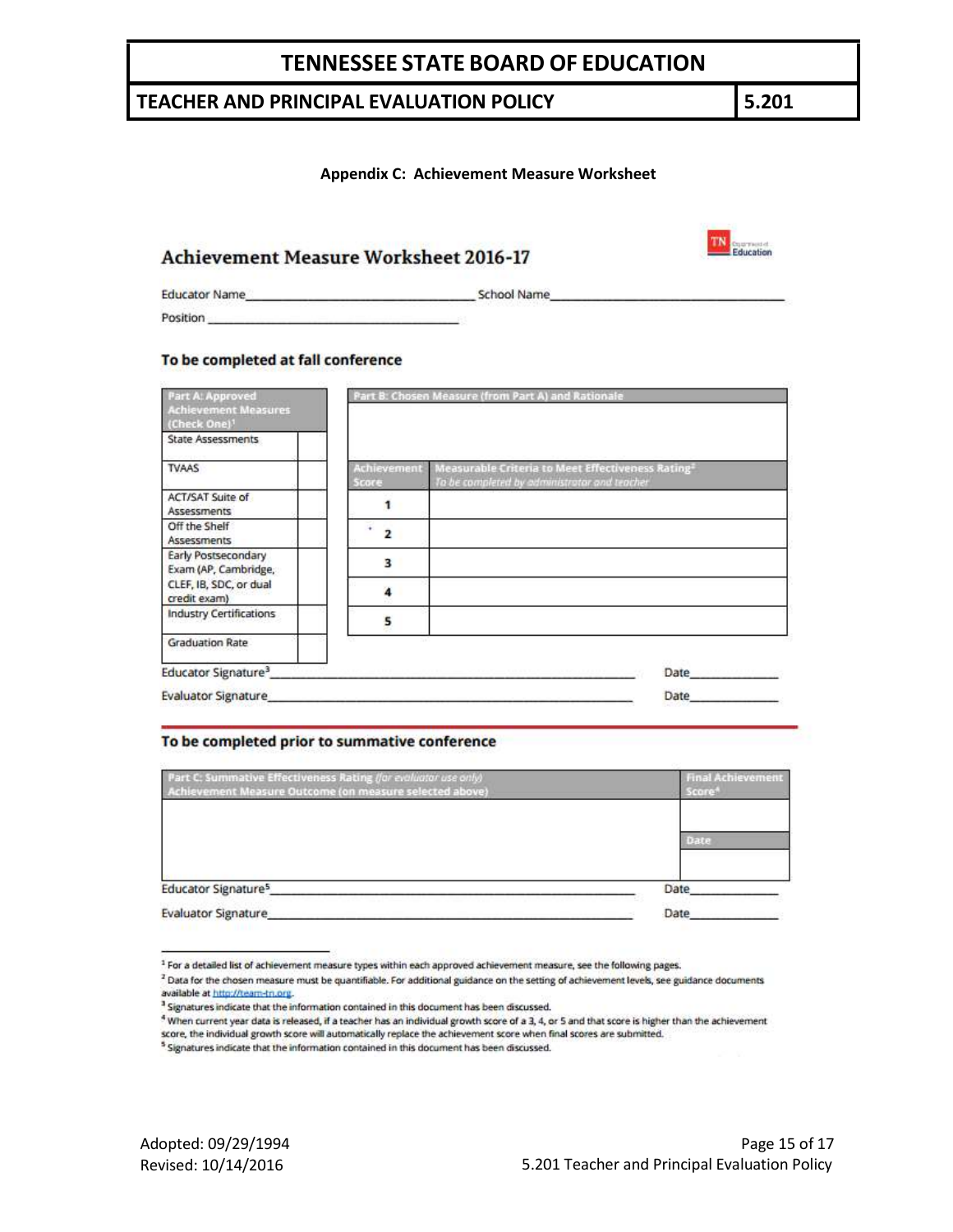# **TEACHER AND PRINCIPAL EVALUATION POLICY 5.201**

# **Approved Achievement Measures 2016-17**

| Assessment Name                        | Classroom<br><b>Card A</b> | Grade<br><b>LATH</b> | teheo.<br>$L = 2 +$ | vetem |
|----------------------------------------|----------------------------|----------------------|---------------------|-------|
| *EOC: Algebra I or II                  |                            |                      |                     |       |
| *EOC: Biology I                        |                            |                      |                     |       |
| *EOC: Chemistry I                      |                            |                      |                     |       |
| *EOC: English I, II, or<br>ш           |                            |                      |                     |       |
| *EOC: Geometry I                       |                            |                      |                     | . .   |
| *EOC: Integrated<br>Math I, II, or III |                            |                      |                     |       |
| *EOC: US History                       |                            |                      |                     |       |
| <b>TCAP: ALT</b>                       |                            |                      |                     |       |
| <b>TCAP: Science</b>                   |                            |                      |                     |       |
| <b>TCAP: WIDA ACCESS</b>               |                            |                      |                     |       |

| <b>Overall TVAAS</b>                  |              |              |
|---------------------------------------|--------------|--------------|
| <b>Assessment Name</b>                | School Level | System Level |
| <b>EOC</b>                            |              |              |
| <b>EOC</b> Composite                  |              |              |
| <b>EOC Literacy</b>                   |              |              |
| EOC Literacy and Numeracy             |              |              |
| <b>EOC Numeracy</b>                   |              |              |
| <b>EOC</b> Science                    | ٠            |              |
| <b>EOC Social Studies</b>             |              |              |
| <b>TCAP</b>                           |              |              |
| <b>TCAP Composite</b>                 |              |              |
| <b>TCAP Literacy</b>                  |              |              |
| TCAP Literacy and Numeracy            |              |              |
| <b>TCAP Numeracy</b>                  | ٠            |              |
| <b>TCAP Science</b>                   | ٠            |              |
| <b>TCAP/EOC</b>                       |              |              |
| <b>TCAP/EOC Composite</b>             | ۰            | ٠            |
| <b>TCAP/EOC Literacy</b>              | ۰            |              |
| <b>TCAP/EOC Literacy and Numeracy</b> |              |              |
| <b>TCAP/EOC Numeracy</b>              | ٠            | ٠            |
| <b>TCAP/EOC Science</b>               | ٠            |              |
| <b>TCAP/EOC Social Studies</b>        |              |              |

| <b>Overall TVAAS</b>                       |              |                     |  |
|--------------------------------------------|--------------|---------------------|--|
| <b>Assessment Name</b>                     | School Level | <b>System Level</b> |  |
| Composite                                  |              |                     |  |
| Literacy                                   |              |                     |  |
| Literacy and Numeracy                      | ٠            |                     |  |
| Numeracy                                   | ٠            |                     |  |
| Science                                    | ٠            | ٠                   |  |
| <b>Social Studies</b>                      | ٠            |                     |  |
| <b>CTE Concentrators</b>                   |              |                     |  |
| <b>CTE Concentrator</b>                    | ٠            | ٠                   |  |
| <b>CTE Concentrator: Literacy</b>          | ۰            |                     |  |
| CTE Concentrator: Literacy and<br>Numeracy |              |                     |  |
| <b>CTE Concentrator: Numeracy</b>          | ۰            | ۰                   |  |
| <b>CTE Concentrator: Science</b>           | ٠            |                     |  |
| <b>CTE Concentrator: Social Studies</b>    | ٠            |                     |  |
| <b>CTE Students</b>                        |              |                     |  |
| <b>CTE Students</b>                        | ٠            |                     |  |
| <b>CTE Students: Literacy</b>              |              |                     |  |
| CTE Students: Literacy and<br>Numeracy     |              |                     |  |
| <b>CTE Students: Numeracy</b>              | ۰            |                     |  |
| <b>CTE Students: Science</b>               |              |                     |  |
| <b>CTE Students: Social Studies</b>        |              |                     |  |
| <b>Early Grades</b>                        |              |                     |  |
| Early Grades Composite                     | ٠            |                     |  |
| Early Grades Literacy                      | ٠            |                     |  |
| Early Grades Literacy and<br>Numeracy      |              |                     |  |
| Early Grades Numeracy                      | ٠            |                     |  |

|                   | <b>ACT/SAT Suite of Assessments</b> |
|-------------------|-------------------------------------|
| <b>ACT</b>        | SAT                                 |
| <b>ACT Aspire</b> | PSAT                                |
|                   | <b>Early Postsecondary Exams</b>    |
| AP Assessment     | <b>Dual Credit Exams</b>            |
| Cambridge         | <b>IB Assessment</b>                |
| CLEP              | <b>SDC</b>                          |